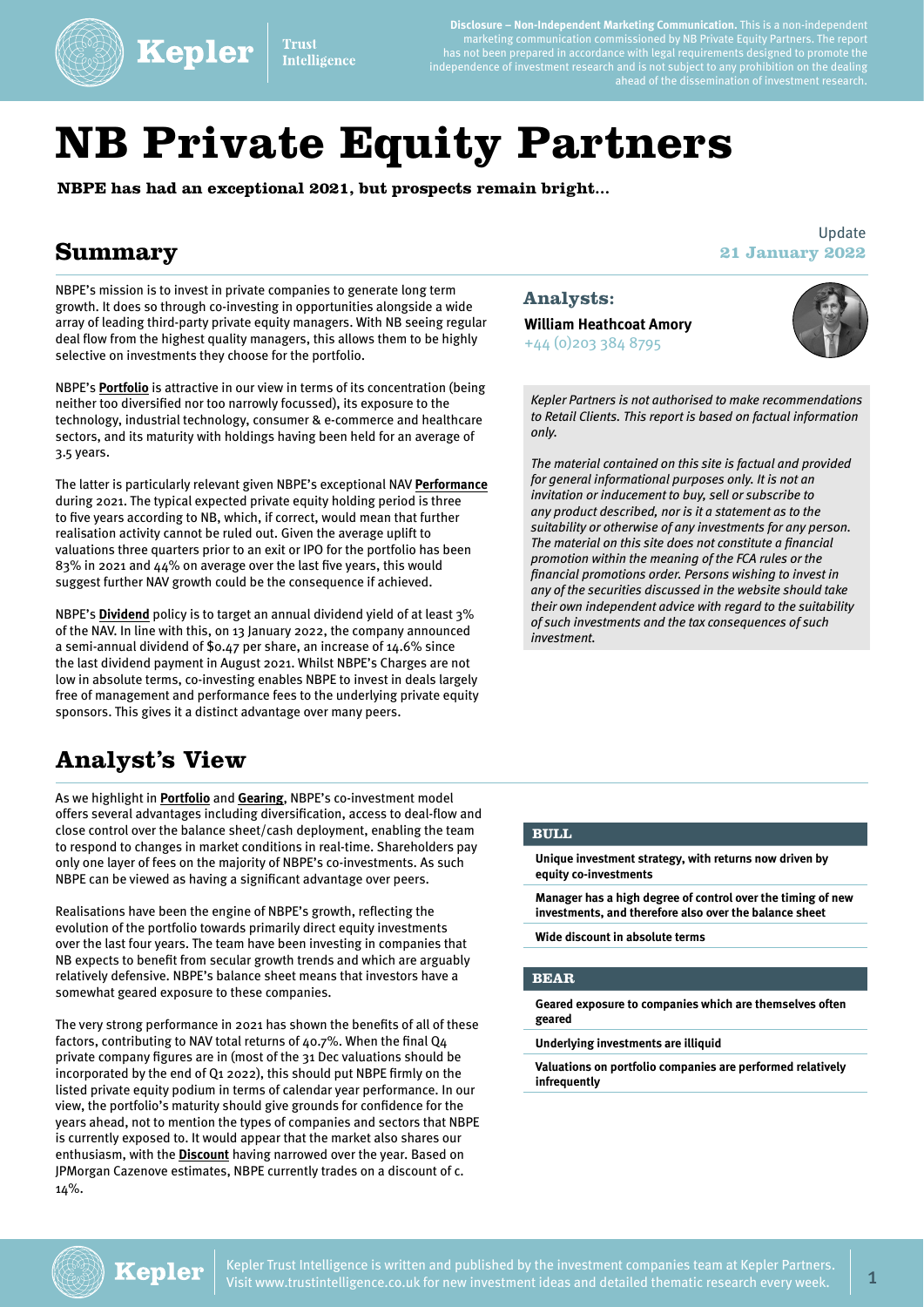# **Portfolio**

NBPE's mission is to invest in private companies to generate long term growth. It does so through co-investing in opportunities alongside a wide array of private equity managers (also known as 'sponsors' - 55 currently), based on the deal-flow shown to Neuberger Berman's private equity platform – see **[Management](https://www.trustintelligence.co.uk/investor/articles/fund-research-investor-nb-private-equity-partners-retail-jan-2022/management)**. The weight of resources that NB is able to call on in managing NBPE is a key advantage for shareholders, with the managers seeing regular deal flow from the highest quality sponsors, in turn allowing them to be highly selective on investments they choose for the portfolio. As we discuss in **[Gearing](https://www.trustintelligence.co.uk/investor/articles/fund-research-investor-nb-private-equity-partners-retail-jan-2022/gearing)**, it also allows more precise balance sheet management and has ensured NBPE is amongst the most fully invested of the peer group over a period in which it has very much been beneficial to be so.

The vast majority of the portfolio (91%) now represents investments in the equity of 94 companies, as well as a small lump of legacy income and fund investments. Since the beginning of 2018, the focus has been purely on equity investments in private companies, which have historically delivered the highest total returns in the portfolio. Currently, 18 investments in the portfolio are publicly listed, a result of private equity holdings IPO-ing, and this represents a historically high 19% of the portfolio. Typically the shares in such companies remain under the control of the sponsor, but the expectation is that over time these shares will be sold in the market, proceeds distributed to NBPE and then redeployed into private opportunities once more.

Portfolio concentration is an area the managers do focus on and is a differentiator to peers in the listed private equity (LPE) peer group. The manager's aim is to have a properly diversified portfolio such that a poorly performing investment doesn't negatively affect the whole too much. On the other hand, they aim to ensure that investments are large enough that if an investment is successful, it is able to 'move the needle' in terms of NAV growth. As at 31 December 2021, ten companies make up approximately 35% of the portfolio. As at 31/12/2021, the largest 20 investments made up 52% of the portfolio. We outline the top ten holdings in the table below, illustrating that aside from the top three investments (including two holdings of now public companies), the portfolio has no investment greater than 3%. In our view, this shows that the portfolio is well balanced and should ensure an attractive risk/ reward ratio on the NAV while at the same time giving shareholders visibility on performance drivers. Its top two companies, Constellation Automotive and Autostore, at 31 December 2021, were numbers sixteen (1.8% of NAV) and seven (2.7% of NAV) respectively at the beginning of the year and have driven significant value for NBPE in 2021.

#### **Top Ten Investments**

|                | <b>SECTOR</b>                | <b>VALUE (% OF</b><br><b>PORTFOLIO)</b> |
|----------------|------------------------------|-----------------------------------------|
| Constellation  | <b>Business Services</b>     | 6.5                                     |
| AutoStore      | Industrial Technology        | 6.4                                     |
| Agiliti        | Healthcare                   | 3.8                                     |
| Action         | Consumer                     | 3.0                                     |
| MHS            | <b>Industrial Technology</b> | 2.9                                     |
| USI            | <b>Financial Services</b>    | 2.8                                     |
| GFL            | <b>Business Services</b>     | 2.7                                     |
| Kroll          | <b>Financial Services</b>    | 2.6                                     |
| Renaissance    | TMT                          | 2.2                                     |
| Marquee Brands | Consumer                     | 2.2                                     |
| <b>TOTAL</b>   |                              | 35.1                                    |
|                |                              |                                         |

Source: Neuberger Berman, as of 31/12/2021

As we discuss in **[Performance](https://www.trustintelligence.co.uk/investor/articles/fund-research-investor-nb-private-equity-partners-retail-jan-2022/returns)**, 2021 was an exceptional year for NAV returns. The managers have for a number of years now been positioning the portfolio for the 'late cycle' by being very selective on opportunities shown to them and investing in defensive growth companies. They have tended to focus in four broad areas: technology, industrial technology, consumer & e-commerce and healthcare. Many of the most recent investments made over the last 12 months fit within these sectors. However, this focus helped insulate underlying earnings during 2020 and has helped strong earnings growth as the global economy has rebounded.

Another reason for the exceptional performance seen in 2021 is the strong realisations seen from the portfolio, which are a key driver for valuation increases. We understand that the managers remain bullish on future prospects for realisations given the increasingly mature portfolio. According to NB's expectations, private equity managers typically look for a partial or full exit of investment between three and five years after acquisition (although it can be longer than this). With the average age of the portfolio at 3.5 years and a significant proportion (65%) in the typical 3-5 year holding period or longer, the prospects for future realisations appear bright.

# **Gearing**

As we discuss in **[Portfolio](https://www.trustintelligence.co.uk/investor/articles/fund-research-investor-nb-private-equity-partners-retail-jan-2022/portfolio)**, one of the advantages of NBPE's manager investing solely through co-investments is that the team can manage balance sheet optimisation with much more precision than other LPE trusts. This is because the managers are able to make new investment decisions in 'real-time' when opportunities present themselves, as opposed to committing to a fund (or funds) that make investments over several years. Compared to a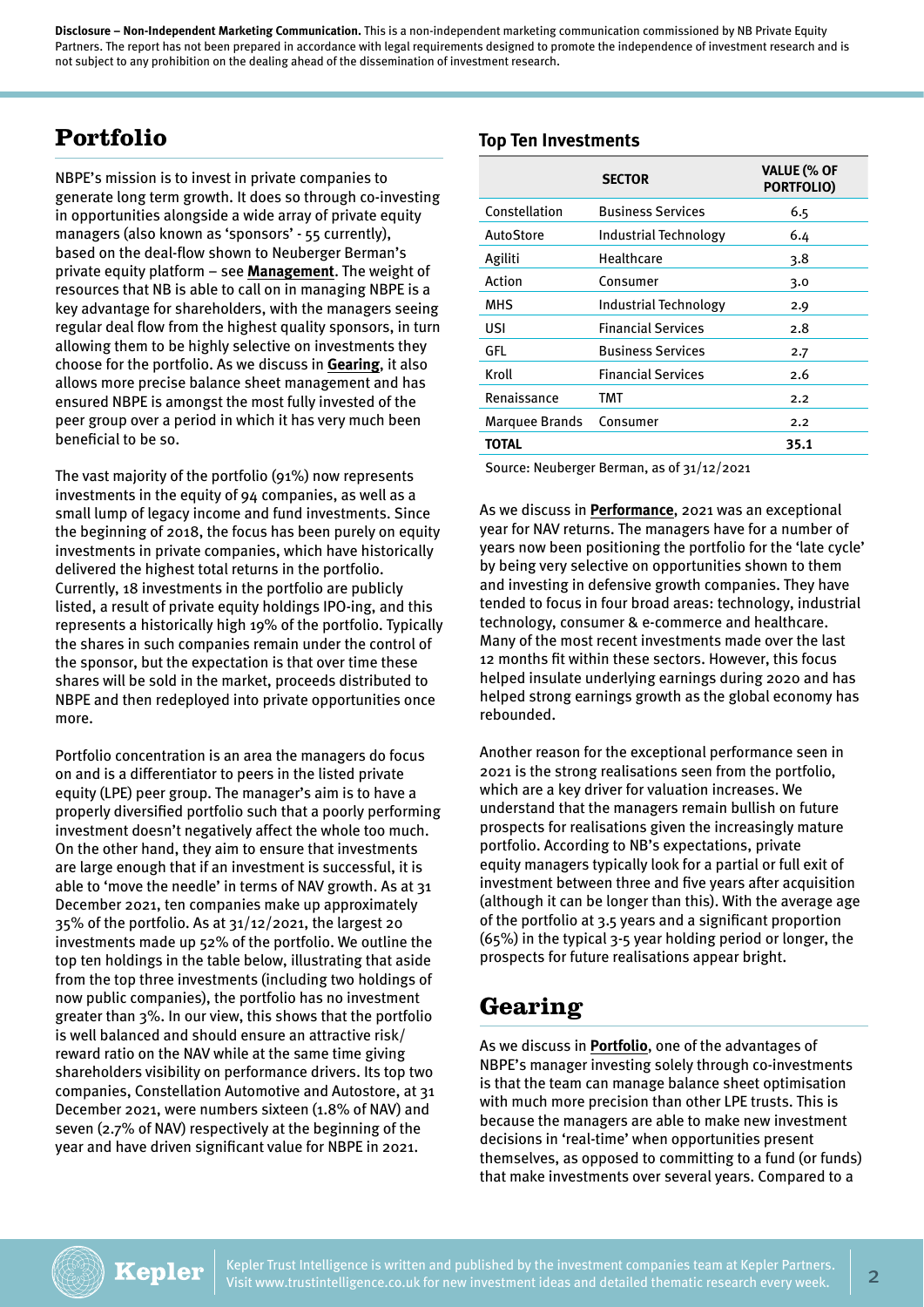directly investing single manager fund, NBPE has a much wider pipeline of potential investments. As shown at NBPE's Capital Markets Day in September 2021, from the beginning of 2020 to mid-2021, the Neuberger Berman platform has reviewed 480 opportunities from over 300 private equity firms. As a result, the managers are clearly likely to have a greater number of opportunities to deploy capital more consistently over time, given the strength of the Neuberger platform deal flow. As such, adding extra returns through gearing, with lower balance sheet risks than peers, is potentially a key advantage for NBPE.

NBPE has been geared over the long term, which means shareholders have benefitted from the strong portfolio returns generated. Of course, if NBPE experiences a negative period of returns, then gearing will exacerbate falls. NBPE's investment level of greater than 100% is in marked contrast to the LPE peer group, which has on average been less than 100% invested and thereby suffered cash drag (or dilution to NAV returns from portfolio returns as a result of cash holdings).

The strong realisation activity in the portfolio in 2021 and the resulting cash balances mean that at 31 December, NBPE was 106% invested, and NBPE remains one of the most fully invested LPE trusts in its peer group. The managers have a long-term target range of being between 110% and 120% invested (i.e. c. 10–20% geared on a NAV basis), although the managers have more recently said they are currently targeting the lower end of this range. Over the course of 2020, the investment level peaked at c. 133% before falling back. As we discuss in **[Discount](https://www.trustintelligence.co.uk/investor/articles/fund-research-investor-nb-private-equity-partners-retail-jan-2022/discount)**, we believe part of the reason for the discount widening out during 2020 was (aside from general illiquidity in what was an unstable market) worries that NBPE was potentially too highly geared for a scenario in which markets remained volatile, and valuations continued to fall. Subsequent action by the board and manager, as well as developments within the portfolio, have meant that gearing has reduced substantially.

NBPE's gearing is made up of two zero dividend preference share classes with an aggregate accrued liability of \$162 million at 31 December 2021. In January 2022, the board announced that NBPE would repay the 2022 ZDPs in full at their maturity date, 30 September 2022. NBPE has significant available liquidity to repay the 2022 ZDPs in full, and this will simplify its capital structure. The 2024 ZDPs remain outstanding and mature in 2024. NBPE has a total credit facility of \$300m (with no borrowings drawn as at 31 December 2021). NBPE pays interest on this loan at a rate of LIBOR+2.875%, with a 1% LIBOR floor, and it is available through to December 2029. During 2021, NBPE announced \$401 million of total realisations with \$389 million received. NBPE's available liquidity at 31 December 2021 stood at \$416 million (\$116m cash and \$300m available bank line), which more than covers the ZDP full repayment entitlement of both the 2022 and 2024

issues. In our view, this shows how strong NBPE's balance sheet really is. As such, despite being one of the more fully invested of the LPE peer group, we believe that the higher gearing NBPE employs does not necessarily mean that the trust is the riskiest. Certainly, the NAV volatility may be higher as a result of gearing (all things being equal and balanced by its diversified portfolio), but NBPE is arguably less exposed to balance sheet risks. A clear differentiation to the fund of funds and some direct investors is the limited exposure to off-balance sheet liabilities in the forms of uncalled commitments.

### **Performance**

2021 was an extraordinary year for NBPE in performance terms, with NAV total returns of 40.7% (although as at 31/12/2022, 74% of the portfolio had yet to be valued at that date). NAV performance has been driven in large part by realisations (\$389m received, representing 31% of the portfolio valued at the start of 2021). This represents 14 full and partial exits, which corresponds to 88 direct equity investment holdings at the start of the year. As we outline in **[Portfolio](https://www.trustintelligence.co.uk/investor/articles/fund-research-investor-nb-private-equity-partners-retail-jan-2022/portfolio)**, the managers are bullish on future prospects for realisations given the increasingly mature portfolio, the manager's positioning in sectors underpinned by secular growth trends and the fact that a majority of the realisations achieved last year came outside of the top ten holdings at the start of the year.

Whilst past performance is no guide to future performance, the strong NAV performance during 2020 and 2021 means that, as the graph below shows, NBPE is well ahead of world equities over the short and the long term. Share price total returns have been even stronger over 2021, with the discount narrowing over the calendar year to provide an accelerant to returns for shareholders who have owned shares over the entire period, delivering a share price total return of 65.0% for the calendar year 2021 (Source: NB).

#### **Fig.2: NAV Performance Vs World Equities**



Source: Neuberger Berman

*Past performance is not a reliable indicator of future results.*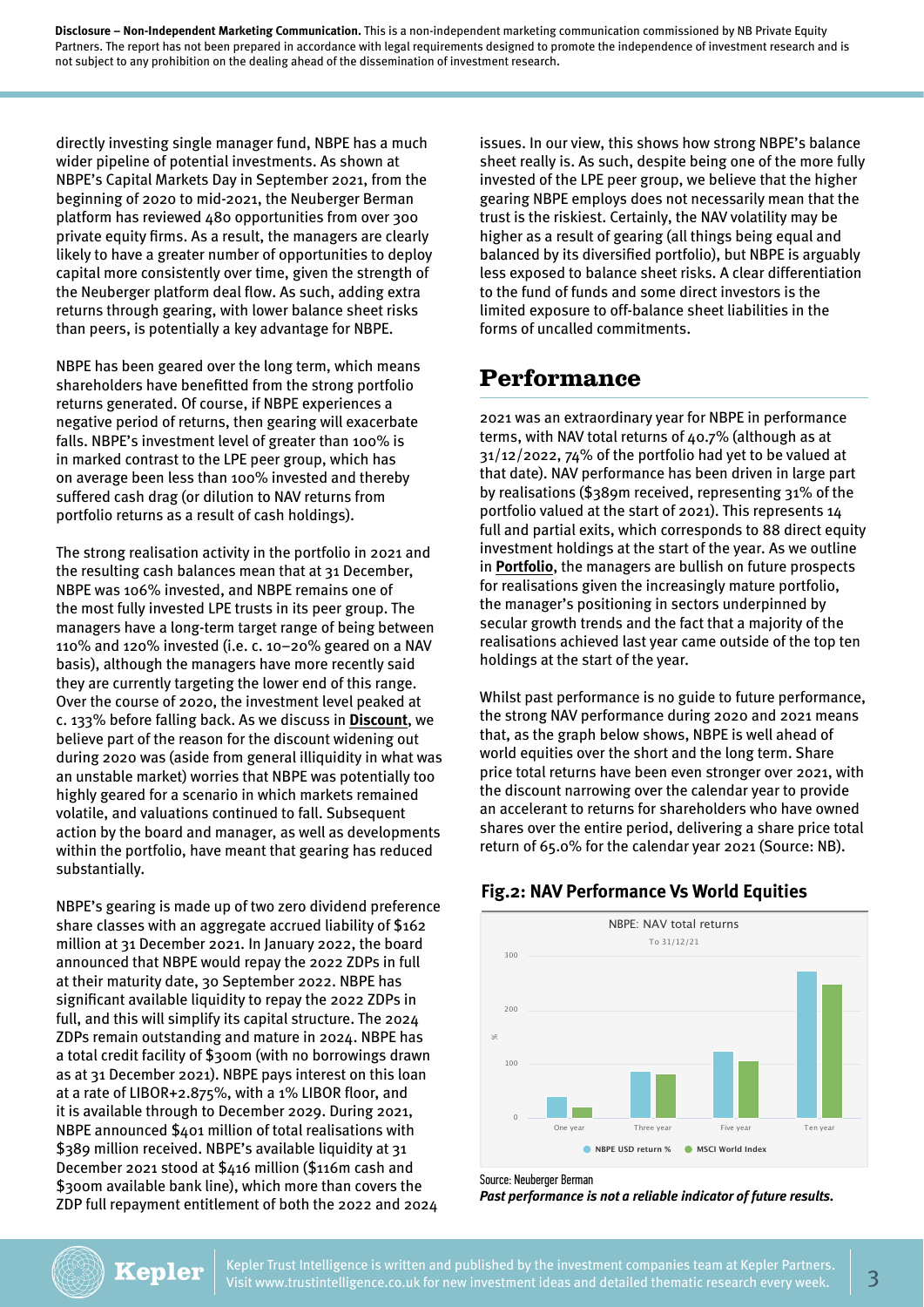This strong performance comes on the back of 2020, over which NBPE delivered a NAV total return of c. 21.4% against the MSCI World Index return of 12.5% (Source: Morningstar). The managers have been positioning the portfolio for the 'late cycle' since 2018 by being very selective on opportunities shown to them and investing in defensive growth companies (see Portfolio for more detail). This served the trust well through 2020 but has also meant many of the companies were positioned in sectors that were overall less impacted by the downturn. During 2021, only a very small proportion of the portfolio was marked down in value, which reflects a combination of earnings growth and sector positioning in high-quality assets favoured among investors, both for their resilience as well as potential future growth opportunities.

As well as the astute positioning, the managers attribute the increasingly strong performance of NBPE down to focusing on direct equity investments, which started becoming a more meaningful allocation in the portfolio approximately four years ago and today represents 91% of the portfolio's fair value. Additionally, the portfolio has grown increasingly mature, with the current average vintage of 3.5 years compared to the typical private equity holding period of three to five years according to NB expectations. With a maturing portfolio, there may be a healthy pace of realisations in future years. Should realisations and strong uplifts continue, further NAV growth could be the case.

The five-year NAV total returns of NBPE (with all figures in GBP) can be seen below, in which NAV returns are well ahead of equity markets over this period. As we noted above, over this period, NBPE has been evolving its strategy and working towards a pure focus on equity investment. Historically, the portfolio constituted a mixture of direct equity, income and legacy funds – the latter two having generated lower returns than equity investments historically.

#### **Fig.3: NAV Performance**



Source: Morningstar

*Past performance is not a reliable indicator of future results.*

### **Dividend**

For almost a decade, NBPE has paid a dividend, and its policy is to target an annual dividend yield of at least 3% of the NAV. This is paid semi-annually. The most recent semi-annual dividend of 47 cents was declared on 13 January 2022, to be paid on 28 February 2022. At the time of writing, based on the exchange rate, this is equivalent to an annualised dividend yield at the current price of c. 3.6%, which is higher than the AIC Private Equity Sector's average dividend yield of c. 2.6%, and in line with the AIC Global Equity Income sector's dividend yield of c. 3.6%.

Like multiple trusts across the listed private equity sector, NBPE's dividend can be viewed as a payment from capital. Nevertheless, NBPE does not sell assets in order to pay dividends, rather dividends are ultimately paid as a result of realisations over time, and the trust has available cash and an available credit facility (if needed) to fund dividends. This is a relatively common feature in the listed private equity sector and, given the significant discounts that many trusts currently trade at, represents a relatively attractive method of returning capital at NAV.

In some ways, dividends paid from capital could be viewed as more resilient than traditional income sources. On the other hand, given it is determined as a percentage of NAV, the dividend could vary and is not guaranteed, depending on what the board decide, and therefore one could argue the dividend is not progressive. Nevertheless, the company intends to target an annualised dividend yield of 3.0% on NAV with the goal to maintain or progressively increase the dividend over time. During times of significant market stress where NBPE's cash position could worsen, the illiquidity of the underlying portfolio could present challenges for the board in continuing to pay the dividend. One might argue that increasing gearing at that juncture to continue to pay the dividend might not be a wise course of action. It is worth noting during the market volatility in 2020 when many peers cut or suspended dividends,

#### **Fig.4: 10-Year Dividend Payments**



Source: NBPE



Kepler Trust Intelligence is written and published by the investment companies team at Kepler Partners. Visit www.trustintelligence.co.uk for new investment ideas and detailed thematic research every week.  $\vert 4$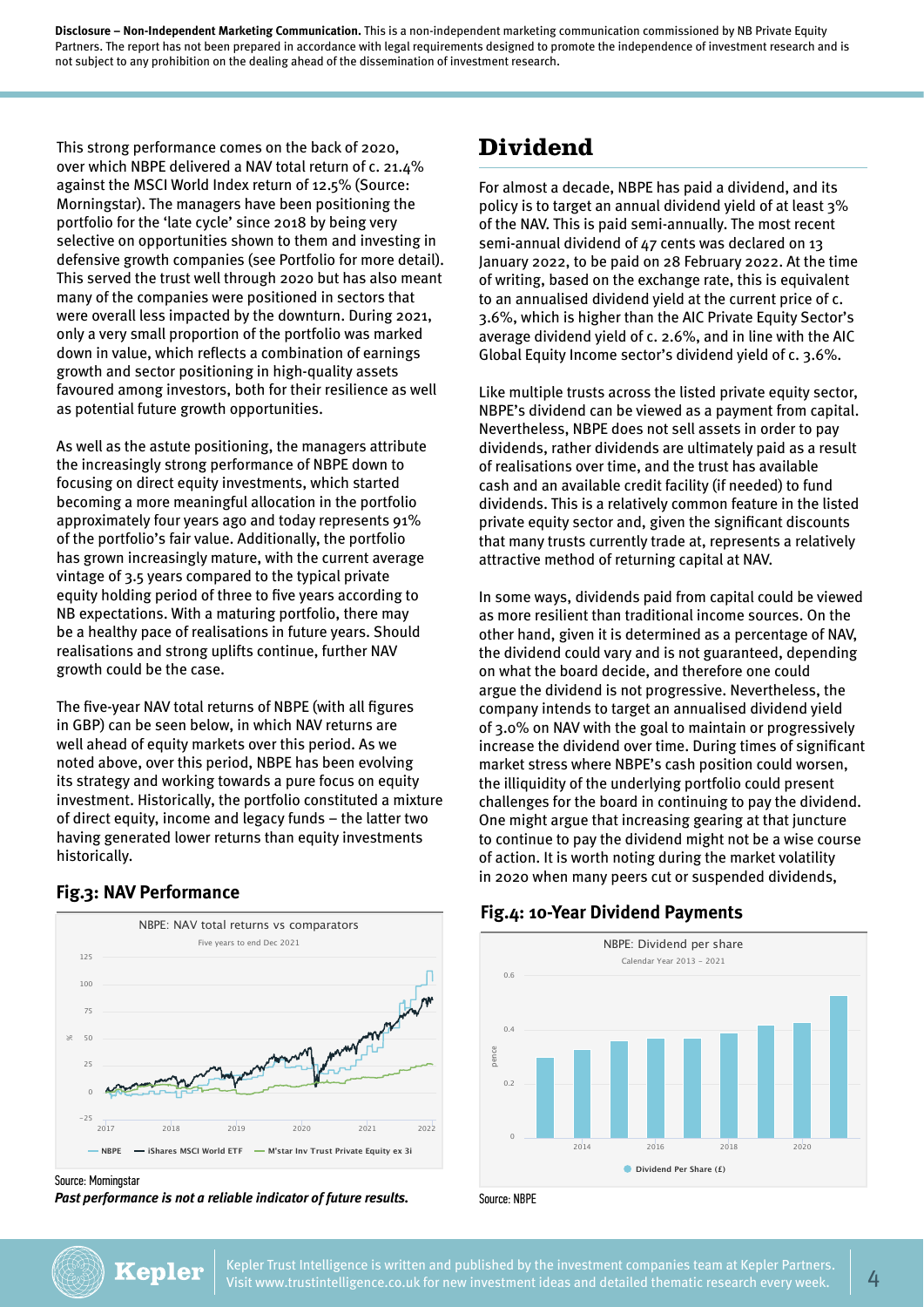NBPE maintained its dividend pay-out. NBPE currently has a strong balance sheet, and the managers note that the **[Portfolio](https://www.trustintelligence.co.uk/investor/articles/fund-research-investor-nb-private-equity-partners-retail-jan-2022/portfolio)** looks increasingly mature. Barring a significant market shock, this should mean NBPE continues to enjoy good liquidity and cashflows for the foreseeable future.

#### **Management**

The board is ultimately responsible for the overall strategy and performance of the trust but has delegated authority to the investment manager to execute the strategy. The investment manager's senior professionals are responsible for the day-to-day management of the trust and, with respect to NBPE, management is led by Peter von Lehe and Paul Daggett, both Managing Directors at Neuberger Berman.

Peter and Paul are part of the private equity division of Neuberger Berman Group, a very large global investment business that manages approximately \$82 billion in private equity assets. This private equity platform has committed around \$19bn to private markets over the last three years. These commitments continue to grow, and this gives the team a greater level of access than many of their peers in the sector. The manager can invest across the capital spectrum and leverage the significant resources of a global asset manager.

Investment decisions are made by an investment committee that comprises 14 members, each of whom has an average of 18 years with the firm.

The Neuberger Berman private equity business has a very deep team of c. 200 dedicated private equity professionals focussing on various types of private equity investing. These professionals are based across 11 offices globally. The team claim to have over 575 active private equity fund relationships. In the manager's view, they see a very high proportion of deal flow from their private equity relationships and have positioned themselves as 'strategic' co-investors who are often brought in very early on in the investment process to help cornerstone a deal. They achieve this because they are not seen as a competitor to sponsors. Their large size and the speed with which decisions can be made, given their specialist teams, can be competitive advantages in sourcing and executing these co-investments.

NBPE's board evolution has continued over the years, and most recently, the board appointed Louisa Symington-Mills as a new director in June 2021. The Manager also made the decision not to seek re-election of NB Managing Director Peter von Lehe to the board of NBPE at the 2021 AGM; however, as noted above, Peter remains actively involved in NBPE's management and investment activities. With these recent board changes, NBPE's five-person board is now entirely independent, which we believe, is yet another step NBPE has made towards making itself more attractive

to investors. Louisa will be familiar to many LPE investors in her previous roles as former COO of LPeC, the Listed Private Capital Association. Previously she was a listed alternative funds equity research analyst at Royal Bank of Scotland and Jefferies.

### **Discount**

Based on the January 2022 announcement of the NAV as at 31/12/2021, NBPE's strong NAV momentum continues (see **[Performance](https://www.trustintelligence.co.uk/investor/articles/fund-research-investor-nb-private-equity-partners-retail-jan-2022/returns)**). Private equity holdings reflect valuations as at 30 September, but the 31 December NAV statement does include changes to listed equity holdings (c. 19% of fair value) and FX moves.

Based on NBPE's current share price of £18.90 and NBPE's 31 December 2021 Sterling NAV of £22.71, this results in NBPE trading on a c. 17% discount. The current discount is narrower than NBPE's five-year simple average discount of c. 23.0% according to figures from Morningstar but is wider than the Morningstar Investment Trust Private Equity peer group's average current discount of c. 9.4%. NBPE's discount could therefore be viewed as an attractive entry point. That said, valuations for NBPE and the peer group are historic and not all on the same dates, making accurate comparisons of discounts across the peer group quite difficult. Based on JPMorgan Cazenove estimates, NBPE currently trades on a discount of c. 14%.

#### **Fig.5: Listed Private Equity Peer Group Discounts To NAV**



Source: Cazenove, Individual trust's websites

During the first onset of COVID-19 in March 2020, share buybacks were suspended and are yet to restart. However, as one might expect, the board regularly monitors the discount. It must be cautioned that the market liquidity of investment trusts is affected by significant downward market movements, which can intensify discount movements, as was the case in 2020. Therefore, investors must be aware that NBPE's discount, in addition to those of alternative listed private equity funds, is prone to the rapid widening of discounts during distressed market conditions.

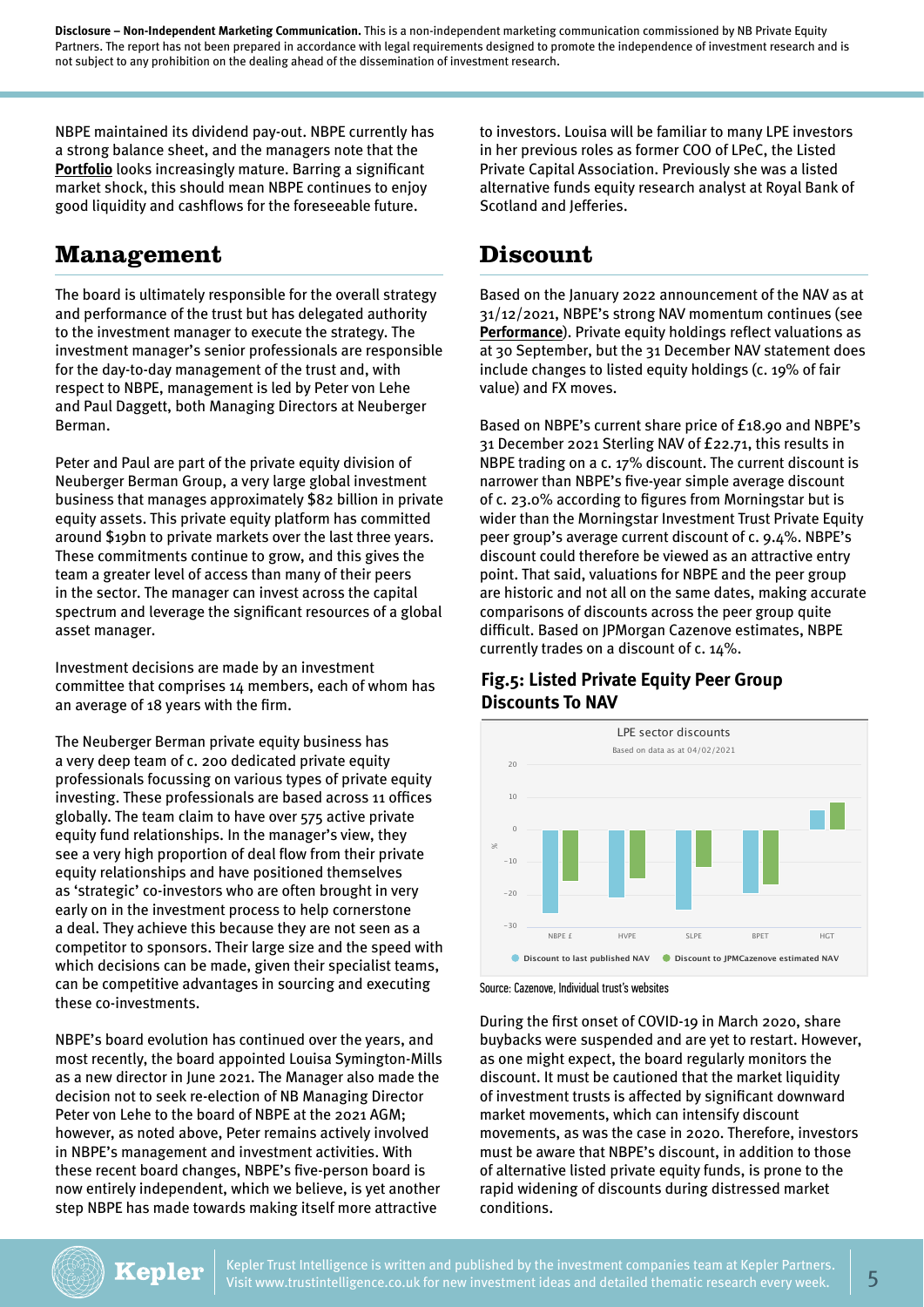#### **Fig.6: Discount To NAV**





# **Charges**

As we highlight in **[Portfolio](https://www.trustintelligence.co.uk/investor/articles/fund-research-investor-nb-private-equity-partners-retail-jan-2022/portfolio)** and **[Gearing](https://www.trustintelligence.co.uk/investor/articles/fund-research-investor-nb-private-equity-partners-retail-jan-2022/gearing)**, NBPE's coinvestment model of investing offers several advantages over other approaches to private equity investing (broadly: optimal diversification, deal-flow and control over the balance sheet/cash deployment in new investments). However, co-investing also enables NBPE to invest in deals largely free of management and performance fees to the underlying private equity sponsors, meaning a significant advantage over fund of fund peers, which often pay two layers of management and performance fees on their investments (typically 1.5 – 2% of committed capital and a typically carried interest fee of 20% of gains over an 8% hurdle). NBPE currently pays no fees on 97% of the direct equity portfolio.

With a management fee of 1.5% p.a. on 'private equity fair value' (i.e. investments, excluding cash), NBPE's management fee is in line with that of most direct-investing LPE funds. Neuberger Berman is also entitled to a 7.5% performance fee on NAV gains over a 7.5% per annum hurdle, subject to a highwater mark. We note that this performance fee is lower than that of other direct-focussed funds, although it is charged on unrealised gains (directly investing managers typically only receive carry on realised gains). NBPE's fee structure costs investors significantly less than accessing these funds directly. The trust's AIC OCF for the six months to the end of June 2021 was 2.03%, of which management fees represented 1.7% (since it is calculated based on private equity fair value but presented in this ratio as a percentage of NAV).

The KID RIY figure in July 2021 was 3.69%, of which 0.83% was carried interest (performance fees). It is worth noting that calculation methodologies do differ between companies and versus the AIC OCF.

### **ESG**

The board of NBPE implemented a responsible and social investment policy in August 2020 and has confirmed that it believes in responsible investment. Neuberger Berman, as a business, has had ESG integrated into its investment process since 2007. Within NBPE's policy, the managers aim to identify and avoid those companies which are potentially exposed to adverse outcomes, and although not focussed on impact investments, the manager believes that companies that deliver a positive sustainability potential can be an important driver of returns. While this may not be present in every investment, the manager would consider this as an investment merit where relevant.

The Neuberger Berman Private Markets team believe material ESG factors are an important driver of long-term returns, offering the potential for both opportunity and risk mitigation. ESG factors are an integral part of the Neuberger Berman private equity team's due diligence process. As a co-investor, Neuberger Berman performs due diligence on each prospective investment and aims to ensure that the company and sponsor are appropriately managing ESG risks. The Neuberger Berman private equity investment team work closely with the firm's dedicated ESG team to ensure the implementation of industry best practices.

The team provides a breakdown of the directly invested portfolio as they currently see it, showing that the vast majority of the portfolio is either 'positive' or 'neutral' – and illustrating the point that the ESG process has been used for quite some time, and is working. We imagine that investors who have an ESG requirement might like to see the proportion of positive companies continue to increase. However, we believe that it is a significant development that the team provided the below information and look forward to seeing how the ESG reporting develops.